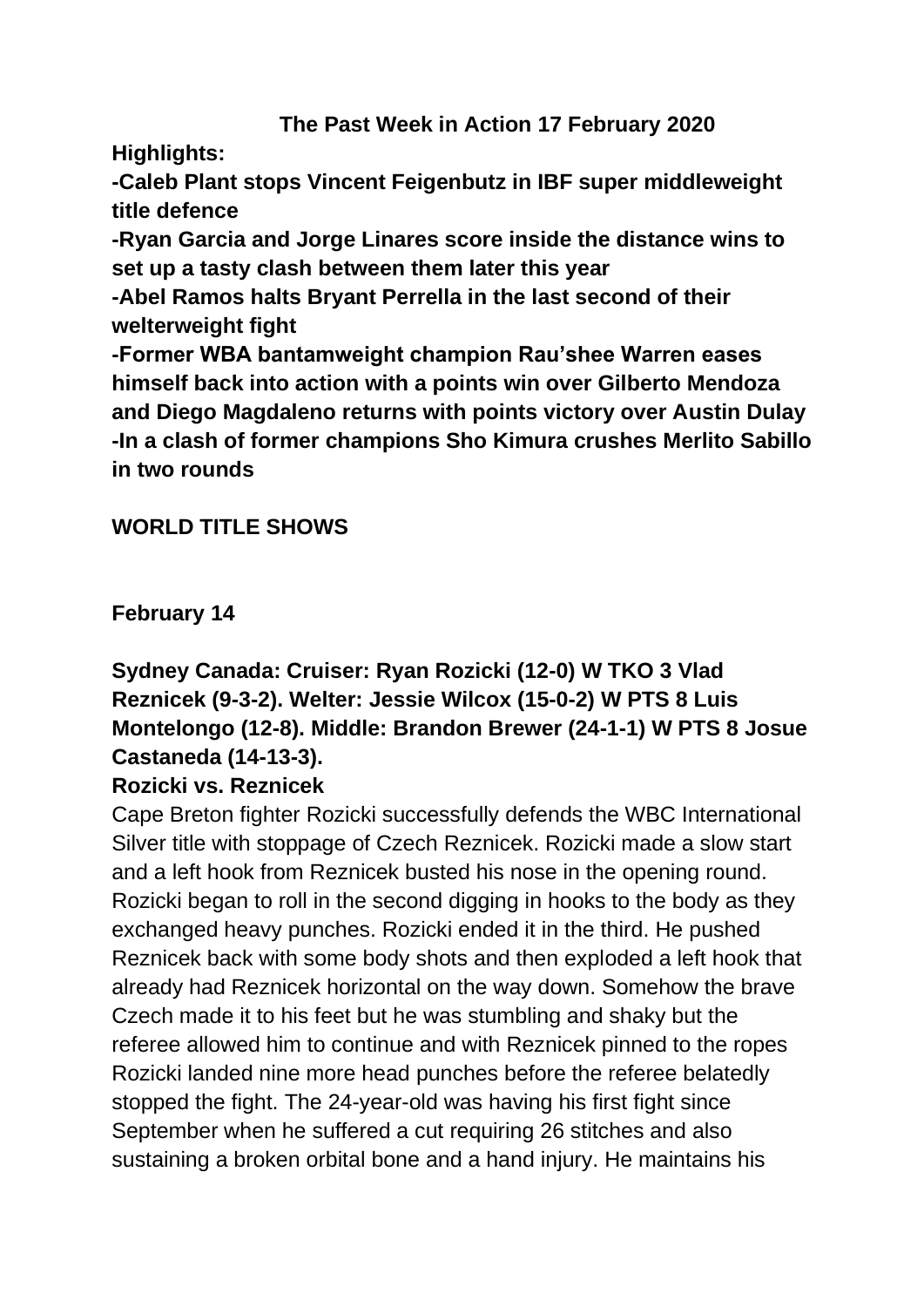100% record of inside the distance wins taking him less than twenty-four rounds in all but he has his faults so might be found out against higher level opposition. Reznicek, 31, was 5-0-2 in his previous seven fights and gave Rozicki a good fight until the stoppage.

## **Wilcox vs. Montelongo**

Wilcox remains unbeaten with unanimous decision over Mexican Montelongo. A strong jab and good movement helped Wilcox overcome a determined Montelongo. The tall 28-yerar-old from Ontario, the Canadian No 5, is a former Canadian Golden Gloves champion. Montelongo had won his last five contests.

## **Brewer vs. Castaneda**

Brewer is pushed hard all the way by Castaneda but just does enough to get the win on a split decision, First fight for the 35-year-old "LJack" since losing a wide unanimous decision against Mark DeLuca in June. Mexican Castaneda drops to 2-3-1 in his last six fights

# **Saint Quentin, France: Super Feather: Guillame Frenois (47-2-1) W**

**PTS 10 12 Caril Herrera (41-3,2ND).** Fighting in front of his own fans Frenois wins the WBA Inter-Continental title with comfortable points win over Uruguayan Herrera. The 5'3" tall southpaw visitor is too small to be fighting at super featherweight but he is stocky and strong and has a punch. Frenois put Herrera down in the second round and then realised that Herrera was not going to give in easily and from there Frenois used his huge reach advantage and better skills to box his way to the win. Scores 119-108, 118-109 and 117-110 for Frenois. This is his first outing since losing on points to Tevin Farmer for the IBF title in July. He is hoping the WBA Inter-Continental title might open doors for him in their rankings. The 39-year-old Herrera, a pro for 16 years, won the national featherweight title less than a month ago. After turning pro he won his first 21 fights before losing to Filipino A J Banal in an IBF super flyweight eliminator.

**Tokyo, Japan: Super Fly: Ryoji Fukunaga (12-4) W TKO 7 Froilan Saludar (31-4-1).** In a mild upset Fukunaga stops Filipino Saludar and relieves him of the WBO Asia Pacific title. Saludar had the better of the opening exchanges pressuring Fukunaga and starting a swelling around Fukunaga's right eye which worsened as the fight progressed. Fukunaga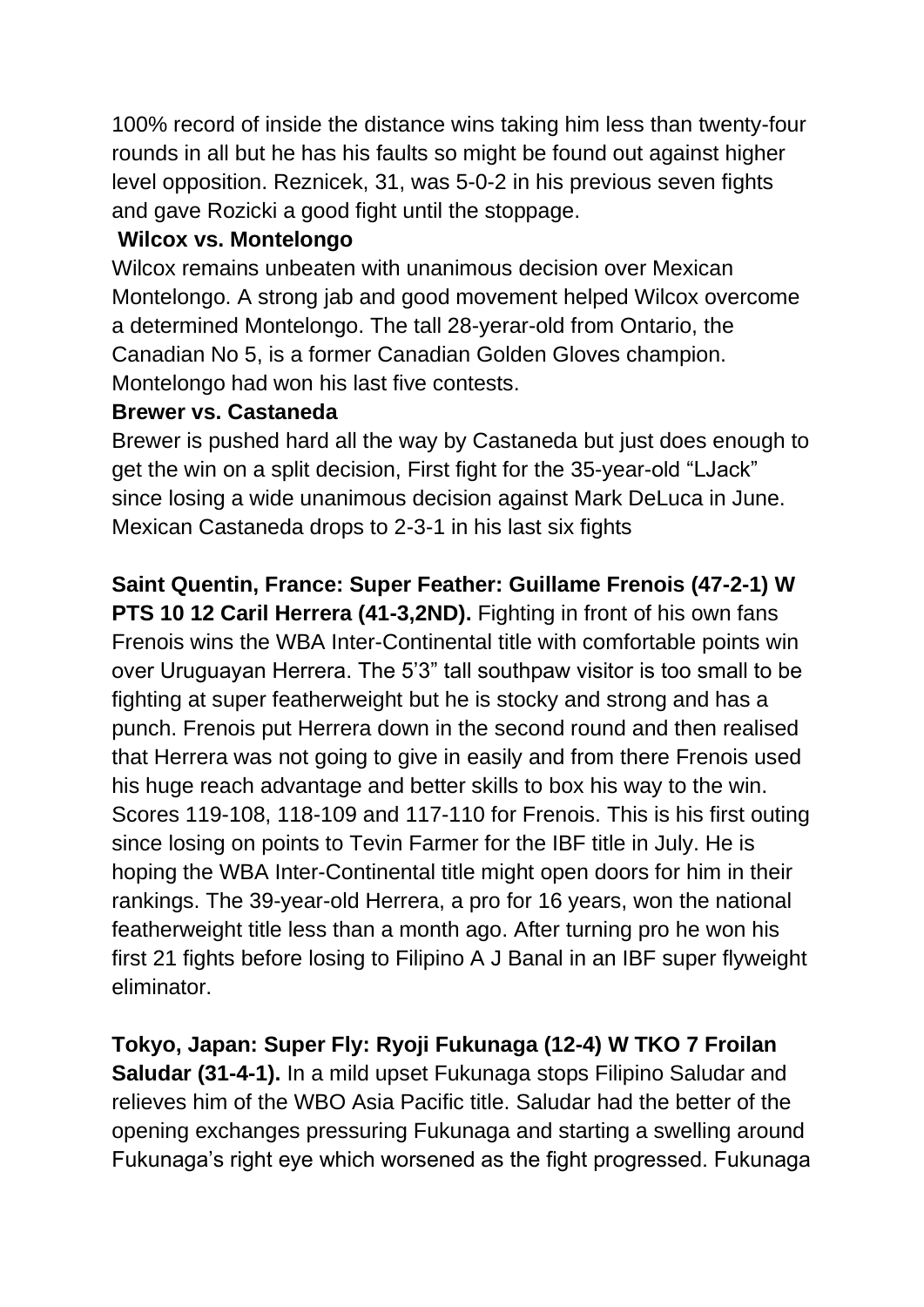focused on the body and gradually worked his way into the fight. After four rounds Saludar was in front on two cards 40-36 and 39-37 with the third having them even at 38-38. The body punching from Fukunaga slowed Saludar and Fukunaga dominated the fifth and sixth. In the seventh Saludar was backed into a corner and shipping punishment when the referee stopped the fight. All of the 33-year-old Fukunaga's wins have come by KO/TKO. Saludar, the WBO No 9, was 8-1 in his last nine fights with the loss coming against Sho Kimura for the WBO flyweight title.

# **Anaheim, CA, USA: Light: Jorge Linares (47-5) W KO 4 Carlos Morales (19-5-4), Light: Ryan Garcia (20-0) W KO 1 Francisco Fonseca (25-3-2). Welter: Alexis Rocha (16-0) W PTS 10 Brad Solomon (28-3). Welter: Blair Cobbs (14-0-1) W PTS 10 Samuel Kotey Neequaye (23-3). Super Middle: Bektemir Melikuziev (5-0) W KO 1 Oscar Cortes (27-6).**

## **Linares vs. Morales**

Linares obliterates Morales as he scores two knockdowns on the way to a fourth round victory. Over the first two rounds Linares was marching forward with some flashing rights just whistling past the chin of Morales. Morales was boxing well on the back foot using a good jab and some straight rights but was unable to keep Linares out but a clash of heads opened a cut over the left eye of Linares. Late in the third Linares dropped Morales with a short right hook with Morales beating the count and the bell going before Linares could do any more damage. In the fourth as Morales moved forward trying to get inside Linares met him with a right hook that put him down heavily. Morales made to his feet but was counted out. It was obvious that Linares was looking to impress after his first round stoppage loss against Pablo Cano in January last year. At 34 and twelve years after winning his first world title he made it clear that his aim is another title. First inside the distance defeat for Morales who was coming off a technical draw with Mercito Gesta. With the talk of Linares vs. Ryan Garcia it is interesting to note that Morales only lost to Garcia on a majority decision.

### **Garcia vs. Fonseca**

Stunning and explosive demonstration by Garcia. The smaller Fonseca tried to get inside but was knocked back on his heels by a left hook.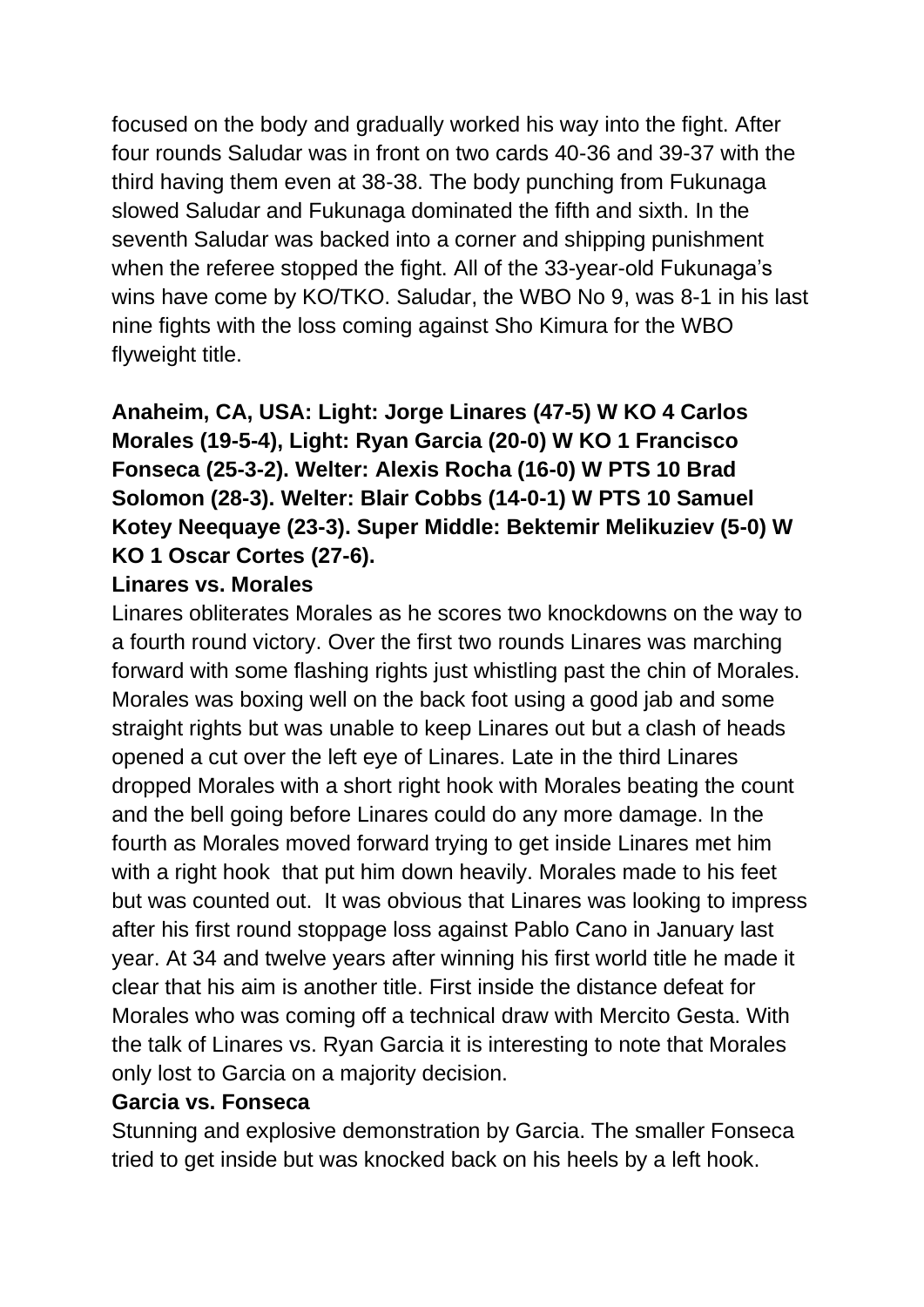Garcia used his huge reach advantage to probe Fonseca's defence and when Fonseca again came forward Garcia met him with a chilling left hook that sent Fonseca down flat on his back. His eyes were open but un-focused and the referee immediately dispensed with the count. All over in 80 seconds. In his last fight in November Garcia crushed Romero Dulay in 98 seconds and for both Dulay and Fonseca it was the first time they had been stopped. The tall 21-year-old "Kingry" retains the WBC Silver title. He has 17 wins by KO/TKO and is rated WBA 2/WBC 4/WBO 6. Now hopefully he heads on to a fight with Linares in July a huge test for Garcia but he is also talking about fighting Gervonta Davis by the end of the year. Nicaraguan Fonseca has had two shots at the IBF super feather title. He was knocked out in eight rounds by Davis in 2017 for the vacant title and on points in a challenge to Tevin Farmer in December 2018. In last fight in November he looked very unlucky not get the decision over Alex Dilmaghani in London.

### **Rocha vs. Solomon**

Good win for Rocha against the more experienced and smart Solomon. Rocha was pressing the fight early hustling Solomon getting inside and outworking him. Solomon managed to get a foot-hold in the fight in the third in some exchanges that saw both fighters connecting with good shots. The middle rounds were close. Solomon was scoring with some accurate combinations but Rocha boxed well and was busier just having the edge in each round. Rocha had already established a winning lead before flooring Solomon in the last. Solomon was hurt by a body shot and then went down under a series of follow-up punches. Not only did Solomon beat the count but he went on to rock Rocha with an uppercut before the bell but it was a 10-8 round for Rocha. Scores 100-89, 99-90 and 97-92 for Rocha. The 22-year-old southpaw turned pro at 18 after winning a number of youth titles and is making good progress with wins over Shoki Sakai and 17-1 Roberto Valenzuela Jr. Solomon, 36, wax 26-0 at one time but with just one fight in each of years 2016, 2017 and 2018 and being knocked out in Vergil Ortiz in December, his only fight in 2019, he hardly counts as active.

### **Cobbs vs. Neequaye**

Cobbs remains undefeated with split verdict over Neequaye in a disappointing fight. Flashy southpaw Cobbs was quicker and used that edge to work on the outside. Neequaye pressed but was having trouble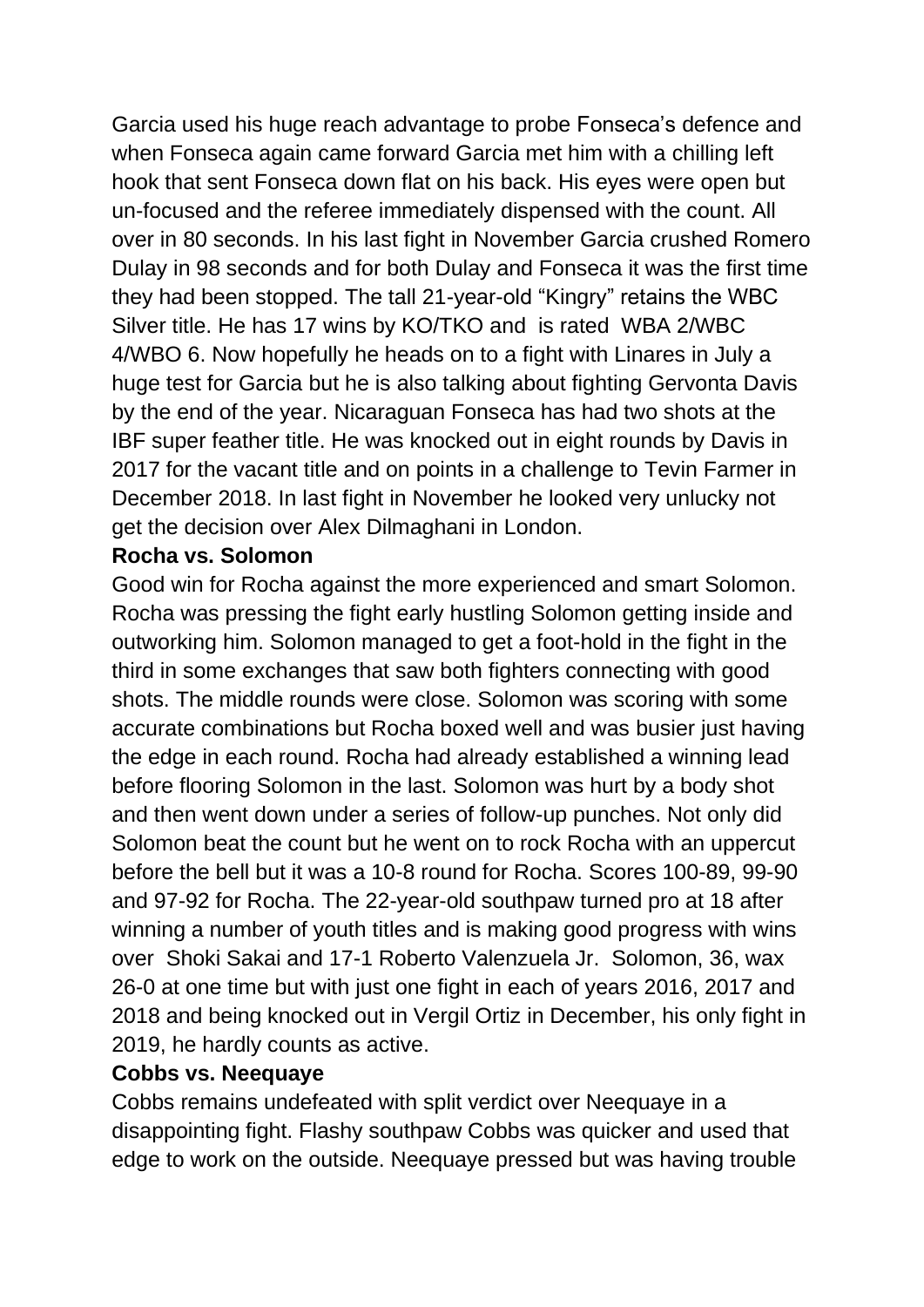finding the target. Cobbs was content to box without taking chances and apart from some overhand rights Neequaye was not contributing much himself. The contestants were being booed by the fifth with the crowd looking for them to engage more. The fight flared briefly into action in the sixth with some frantic exchanges but then reverted to dullness. The better skills of Cobbs gave him a slight advantage but the crowd were restive again in the ninth a round in which Cobbs was deducted a point for a low punch but he seemed to be the clear winner. Scores 96-93 twice for Cobbs and 95-94 for Neequaye. The 30-year-old from Philadelphia retained his NABF title but did not fight like a guy with nine inside the distance victories to his credit and he should have done better against a strong but limited Neequaye. The 36-year-old Ghanaian was having only his second fight after 3 ½ years of inactivity.

### **Melikuziev vs. Cortes**

Uzbek southpaw Melikuziev wipes out Cortes. Melikuziev went after Cortes and floored him with a right to the head. Cortes made it to his feet but after he was put down with a body punch the referee started the count and then stopped when he saw Cortes was not going to get up any time soon. Done and dusted in 2:05 of the first round. The 23-yearold Melikuziev won every round against Vaughan Alexander in December and is already No 15 with the WBA. He won gold medal at the World Youth and Youth Olympics and silver medals at the World Championships and 2016 Olympics. Cortes came in as a late replacement after Marco Periban pulled out. Cortes has been travelling a rough road with losses to Hugo Centeno and Kamil Szeremeta in 2019.

# **Philadelphia, PA, USA: Light: Isaac Cruz (19-1-1) W PTS 10 Thomas Mattice (15-2-1) W. Super Light: Montana Love (13-0-1) W PTS 8 Jerrico Walton (16-1). Super Bantam: Raeese Aleem (16-0) W TKO 4 Adam Lopez (19-4-2).**

## **Cruz vs. Mattice**

Cruz takes hard earned majority decision in a well-matched contest. Sometimes styles dictate the pattern of the fight but sometimes physical factors are the driver. With the 5'4  $\frac{1}{2}$ " Cruz facing a 5'9" Mattice there was only one way that Cruz was going to win and that was by taking the fight inside and that was what he set out to do from the start. He put Mattice under heavy pressure banging heavily to the body and it was the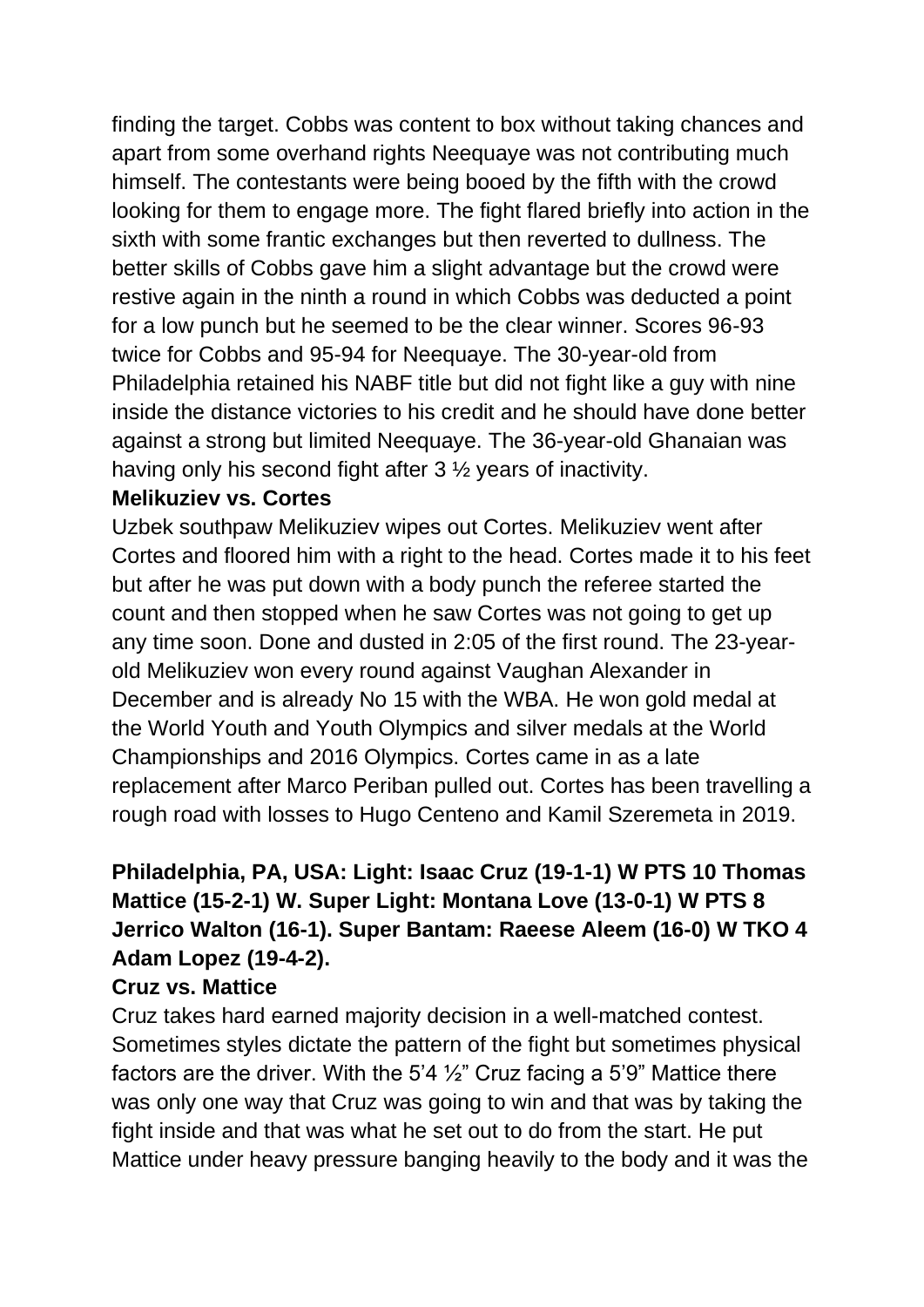third round before Mattice was finally able to get on the front foot and do some body punching on his own account. Mattice connected with some choice punches in the fifth and sixth but just could not keep Cruz out and in the seventh it was Cruz scoring to the body and he shook Mattice with a left hook . Mattice was finding gaps and countering and doing enough to keep the fight close but was under pressure throughout the ninth. Cruz connected with a strong left hook early in the tenth but then Mattice staged a strong finish landing a heavy right to the head and hurting Cruz with a body punch to take the round but it was not enough. Score 96-94 twice for Cruz and 95-95. The little 21-year-old from Mexico City is on a good run. He has won his last eight fights including a stoppage of former interim WBA title challenger Jose Felix Jr. and is rated No 7(5) by the IBF. Cruz was a brave choice of opponent for Cleveland's Mattice but you have to be ready to earn your money the hard way on ShoBox and this was an entertaining and competitive fight so hopefully he will come again.

## **Love vs. Walton**

Cleveland southpaw Love finishes strongly to edge out Walton in a spirited contest that swung one way and then the other. Love bossed the first two rounds outscoring a slow starting Walton in the first and shaking him with right in the second. Walton did better in the third getting through with left hooks and it was Love's turn to be rocked in the fourth. The fifth was close with Walton working well to the body inside and Love had a good six boxing on the outside. It was too close to call at that stage but Love turned it his way with an eye-catching right in the seventh that stunned Walton and Love carried the impetus from that into the eighth to earn him the decision. Scores 77-75 twice and 78-74 all for Love. He was having only his second fight in nineteen months. The draw on his record was with Kenneth Sims Jr in July 2018. New Orleans-born Walton outpointed a fading former WBC super bantam champion Victor Terrazas in August and made this one close to the end.

### **Aleem vs. Lopez**

Assured winning performance from Aleem as he stops very creditable opponent in Lopez. Aleem took the first and then began the breaking down of Lopez in the second. He was landing well to head and body and Lopez was trying to hold and slow Aleem's attacks but ended the second with a cut high on his hair line on the left side of his head. Aleem was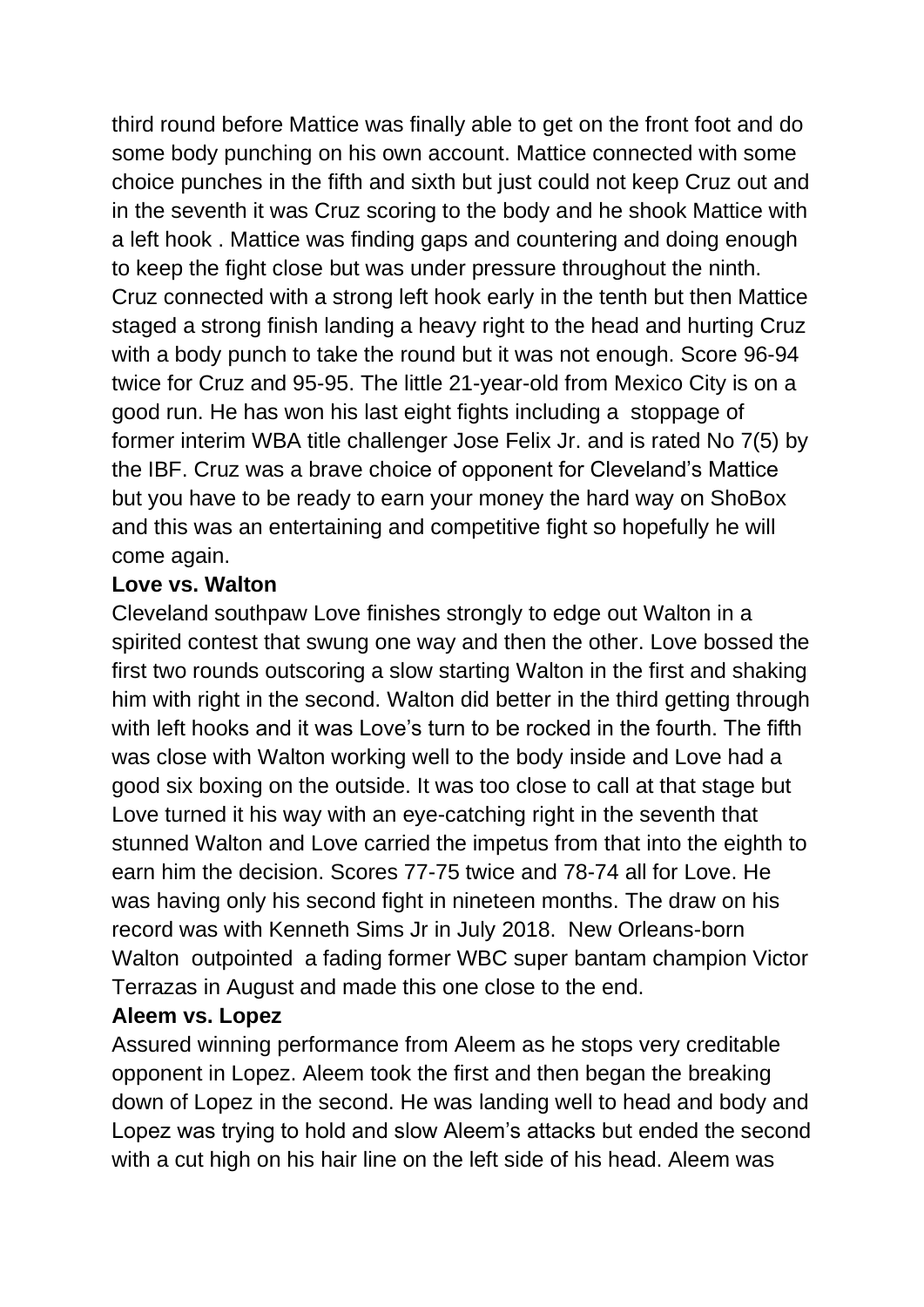handing out some serious punishment in the third and the blood was flowing from Lopez's nose. Aleem had Lopez reeling with a sustained attack in the fourth and with Lopez's nose still bleeding heavily Lopez's team signalled they wanted the fight stopped. Ninth inside the distance for Michigan's Aleem. Lopez had won his last three fights.

# **February 15**

**La Calera, Argentina: Super Welter: Alejandro Silva (12-0-1) W PTS 10 Emiliano Pucheta (13-4).** Silva wins the vacant Argentinian title with unanimous verdict over Pucheta. In a savage battle it was Silva handing out most of the punishment. In round after round he rocked Pucheta with hooks and uppercuts and looked close to a stoppage win. Pucheta landed some good shots of his own but Silva had the harder punch and Pucheta did well to last the distance. Scores 98-92 twice and 99-91 for Silva, the Argentinian No 2,registers his tenth win in a row. Pucheta the national No 5 drops to 2-3 in his last 5 but has yet to be beaten inside the distance.

# **Carlos Paz, Argentina: Super Feather: Matias Rueda (34-1) W TKO 8 Fabian Orosco (27-12-4). Super Light: Hugo Roldan (18-0-1) W PTS 10 Emiliano Rodriguez (23-7).**

## **Rueda vs. Orosco**

As expected Rueda just punches too hard for a downward heading Orosco. The "Little Cobra" put Orosco down in both the third and fourth but Orosco hung in there until the eighth. In that round a left hook to the body saw Orosco dropping to one knee in obvious distress and the referee waived the fight over without a count. Win No 30 by KO/TKO for the 31-year-old from Tandil. His only defeat came in 2016 in a fight against Oscar Valdez for the vacant WBO featherweight title and he has run up eight wins since then, seven by KO/TKO. Orosco (or Orozco as he appears on the Argentinian Federation rankings) is well down the slope. He was knocked out by Rueda in 2018 and now has eight losses and a draw in his last nine fights.

## **Roldan vs. Rodriguez**

Argentinian No 2 Roldan keeps his unbeaten tag with unanimous verdict over Rodriguez. Roldan took the unanimous decision. It looked as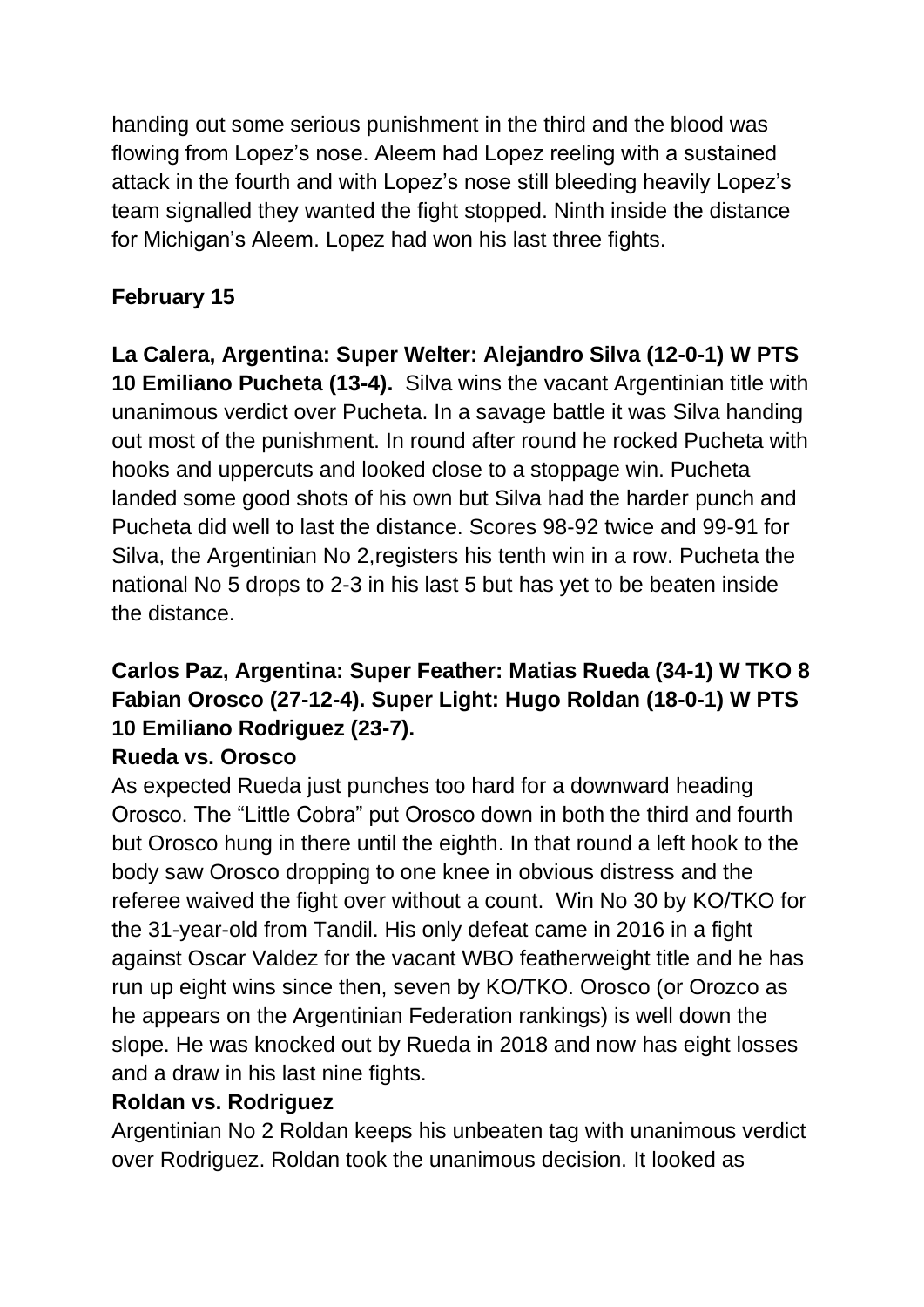though it might be a split decision as he was trailing Rodriguez on one card until he scored a knockdown in the tenth getting away with a final punch that seemed to land when Rodriguez had a glove on the canvas. Scores 99 ½ -92, 97-94 ½ and 96 ½ -96 for Roldan. He needed a win after having his 100% record spoiled by a majority draw against novice Agustin Kucharski in December. Rodriguez lost to Mohamed Mimoune in France for the IBO title in 2018 and to Sean McComb in Belfast last year but in a better result, also last year, only lost to Rueda on a split decision.

# **Kuringen, Belgium: Welter; Hovhannes Martirosyan (9-0) W PTS 10 Bilal Messoudi (7-6-1). Heavy: Herve Hubeaux (32-3) W PTS 6 Pavlo Krolenko (3-**5).

## **Martirosyan vs. Messoudi**

Martirosyan wins the vacant Belgium title as he scores a knockdown and takes every round against a too brave Messoudi. Martirosyan had too much skill for a very raw and very limited Messoudi but what Messoudi did have was guts galore. He soaked up lots of punishment and climbed off the floor to go the distance. In the last round Martirosyan was battering Messoudi around the ring and it was difficult to see what was keeping Messaoudi up and it would have been an act of mercy to stop the fight. Martirosyan punched himself out and that allowed Messoudi to stay to the bell. Scores 100-89 for Martirosyan on all three cards. Martirosyan was going ten rounds for the first time. Moroccan born Messaoudi needs saving from himself and he took too much punishment here.

### **Hubeaux vs. Krolenko**

Just a light run out for Hubeaux as he outpoints Ukrainian prelim fighter Krolenko. Scores 60-54 from the three judges for Hubeaux. Losses in big fights against Agit Kabayel for the EBU title and Oscar Rivas for the NABF title have been important set-backs for the 27-year-old Hubeaux who is currently No 12 in the EBU ratings. Krolenko did his job by going the distance.

## **Calgary, Canada: Welter: Devin Reti (14-0) W Victor Rangel (17-6-3).**

Calgary fighter Reti collects his first pro title as he outpoints Mexican Rangel. Reti controlled the action all the way but Rangel showed a good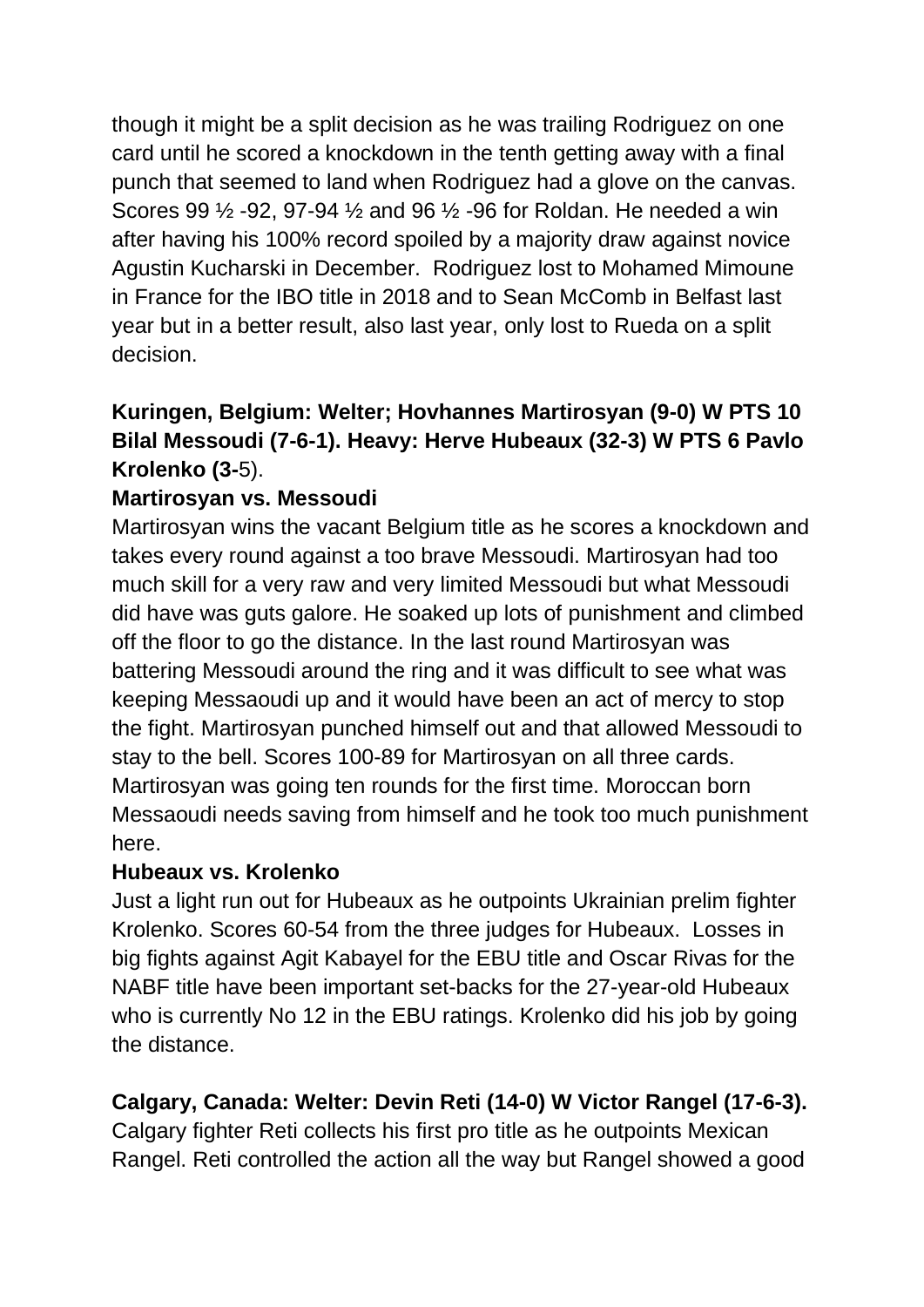chin and it was an entertaining contests. Reti had the better skills but could not dent Rangel who did some showboating to entertain the crowd and gave Reti his first experience of going ten rounds. Scores 100-90 twice and 99-91. Reti, 26, the Canadian No 4, wins the vacant Canadian Professional Boxing Council's North American title. Rangel is a modest 4-4 in his last eight outings

## **Santiago, Chile: Light: Jose Sanchez (18-1) W PTS 10 Javier**

**Clavero (27-7).** Local fighter Sanchez wins the vacant WBO Latino title with close verdict over Argentinian Clavero. In the early rounds Clavero's pressure tactics saw him build a lead. Sanchez came into the fight more over the second half and cut into that lead but Clavero looked to have done enough to win. The judges disagreed. All three officials scored it 96-94 for Sanchez. The 35-year-old Chilean turned pro in 2006 and won his first 15 contests before in 2010 an injury in an assault seemed to end his career but after a couple of false starts he is back on track and has reversed his only loss. Clavero, a former Argentinian and South American champion, was 2-2 last year with losses in fights for the Argentinian and WBC International titles.

**St Trivier les Courtes, France: Heavy: Newfel Ouatah (18-3) W PTS 10 Faisal Arrami (19-8-1).** Ouatah retains the French title with comprehensive victory over former cruiserweight champion Arrami. Scores 99-91, 98-92 and 97-93. The 34-year-old 6'6 ½" from Lyon is in his second reign as champion. He was stopped inside a round by Junior Fa in March last year. His immediate aim is a shot at the EU title but he has a lot of work to do as he is currently down at No 23. "The African King" Arrami was having his second shot at the national title.

**Mexicali, Mexico: Fly: Elwin Soto (17-1) W KO 1 Javier Rendon (10- 4-3).** WBO champion Soto blows away poor Rendon in the first round. Soto was giving away height and reach but his quicker hands were too much for Rendon. Soto found the range with his jab and connected with a coulee of good rights. Soto continued to hunt Rendon and shook him with as left hook. Rendon jabbed and moved but just when it looked as though he would see out the round with thirty seconds to go a right to the head and a vicious left hook to the body sent him down writhing in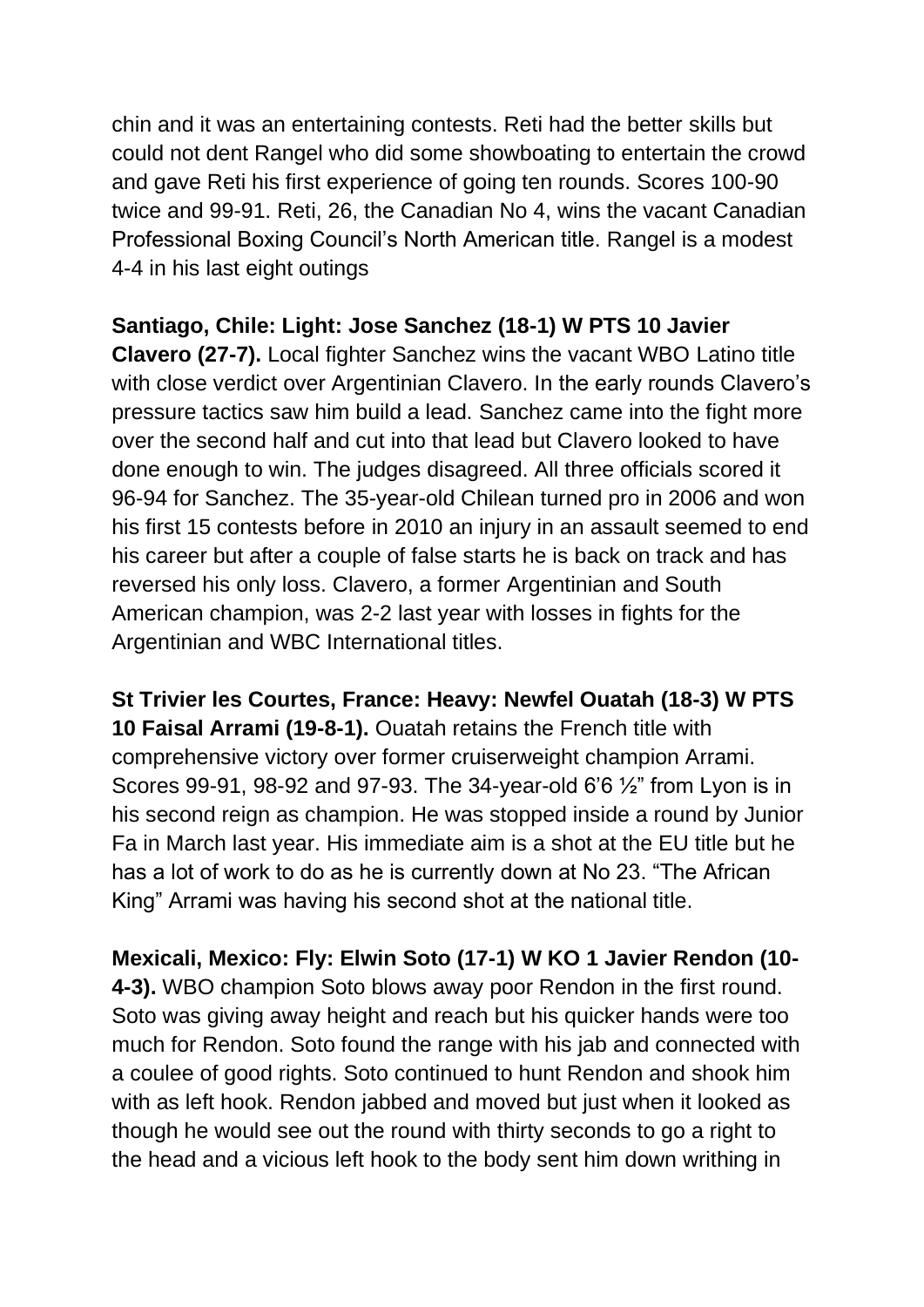pain and he was counted out. It was quite a while before he was able to get up. Not too often do you get world champion in non-title fights these days. Soto. 23, the WBO light fly champion, was streets ahead of mediocre Rendon and gets his twelfth win by KO/TKO. He came up short as an amateur losing out in the Mexican Youth Championships in 2014, 2015 and 2016 but after an early career loss in the pros he has won 15 in a row. Third inside the distance loss for over-matched Rendon.

## **Manila, Philippines: Super Fly: Sho Kimura (18-3-2) W TKO 2 Merlito Sabillo (27-8-1).**

A sharp and focused Kimura flattens Sabillo in two rounds. In the opening round Shimura used his jab to put Sabillo on the back foot and kept him there throughout the round. For much of the time he pinned Sabillo to the ropes connecting with rib-bending left hooks and rights to head and body. Sabillo fired back briefly in desperation but was quickly on the retreat again. In the second it was more of the same with Shimura dishing out punishment until Sabillo launched an attack. He drove forward throwing left hooks and sustained his attack with more hooks and uppercuts to have Kimura on the retreat but as Sabillo came forward Kimura caught with a booming left hook to the head and Sabillo went face down on the canvas with the referee not even bothering with a count. Former WBO flyweight champion Kimura was starting his rebuilding campaign after losing to Carlos Canizales in a challenge for the secondary WBA light flyweight title in May last year. It is now four consecutive losses for former WBO minimumweight champion Sabillo and at 36 retirement may be calling him.

## **San Juan, Puerto Rico: Bantam: Jose Martinez (21-1-2) W TKO 2 Yeison Vargas (17-4). Super Bantam: Carlos Caraballo W TKO 1 Mike Oliver (26-11-1).Light Fly: Oscar Collazo (1-0) W TKO 3 Vicente Martinez vs. Vargas**

Martinez comes off the floor to stop Vargas. A left hook from Vargas put Martinez down in the first but the home fighter was not too shaken. In the second Martinez floored Vargas twice and was beating on him in a corner when the referee stopped the fight. Fourteen wins by KO/TKO for 27-year-old Martinez. His lone loss came in January last year when he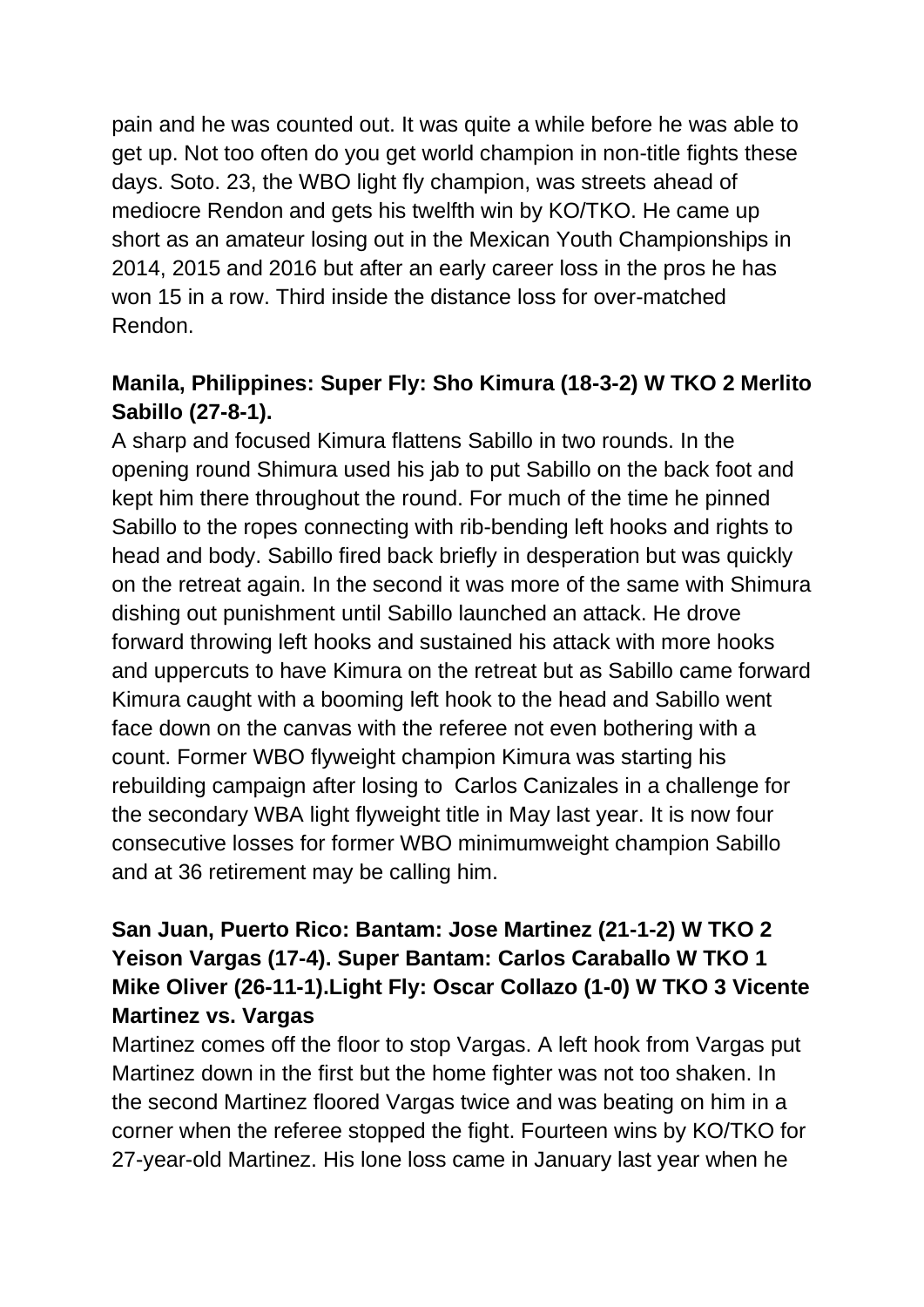was knocked out in two rounds by Filipino Aston Palicte and this is his first fight since then. Fourth inside the distance loss on the bounce for Colombian Vargas.

# **Caraballo vs. Oliver**

Totally predictable outcome as Caraballo annihilates 40-year-old Oliver inside a round. Caraballo dropped Oliver with a left hook in the opening exchange of punches and although Oliver made it to his feet he was put down by a left to the head and the fight was over. The 24-year-old Caraballo has won all thirteen of his fights by the quick route and this is his fifth first round finish. Poor Oliver needs saving from himself he is 1- 9-1 in his last eleven fights and this was his first bout for fifteen months **Collazo vs. Castro**

Tipped to a future star of Puerto Rican boxing Collazo win his first pro fight. He worked on Castro's body over the first round and then had him in trouble with a barrage of punches in the third which brought the stoppage. The 23-year-old 5'3" Collazo lost out 3-2 in the first series in the 2017 World Championships to eventual gold medallist Cuban Yoahnys Argilago but won the gold medal at last year's Pan American Games. With the 49kg class eliminated from the Tokyo Olympics he has turned pro under Miguel Cotto's banner. One to follow. Mexican Castro just a sacrificial lamb.

**Nashville, TN, USA: Super Middle: Caleb Plant (20-0) W TKO 10 Vincent Feigenbutz (31-3). Welter: Abel Ramos (26-3-2) W TKO 10 Bryant Perrella (17-3). Light: Diego Magdaleno (42-3) W PTS 10 Austin Dulay (13-2,1ND).Bantam: Rau'shee Warren (17-3) W PTS 10 Gilberto Mendoza (15-8-3). Welter: Jose Miguel Borrego (17-2) W TKO 3 Joaquim Carniero (28-13). Super Welter: Leon Lawson III (13- 0) W KO 1 Francisco Castro (28-13).**

## **Plant vs. Feigenbutz**

Plant retains the IBF title as he outclasses a gutsy but limited Feigenbutz and wins every round before forcing the stoppage in the tenth.

## **Round 1**

Good opening round for Plant. He quickly had his jab working and was piercing Feigenbutz's guard both to head and body. Feigenbutz looked tense and his jab was tentative. Plant was coming forward and trying some rights in a dominant round.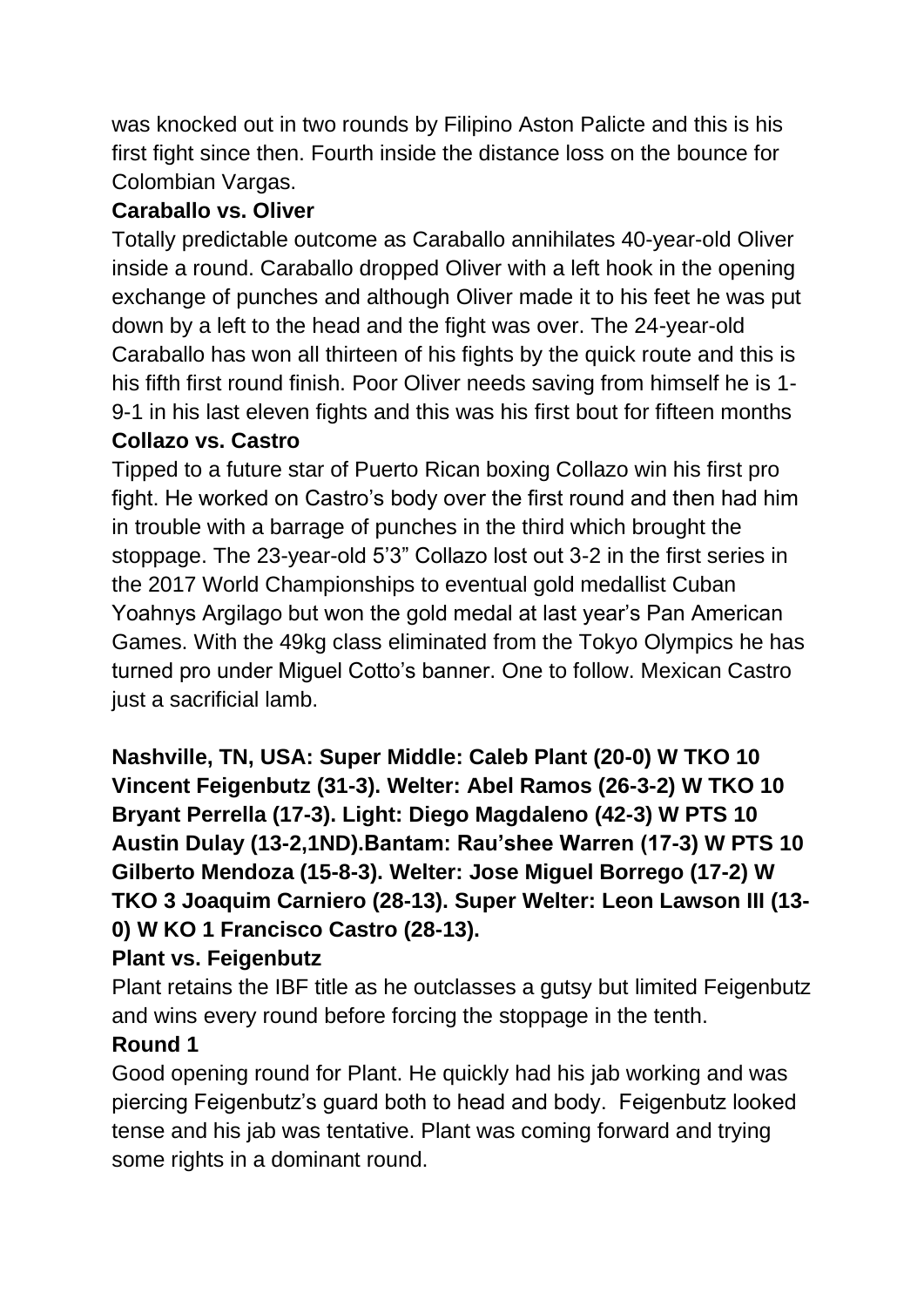## **Score: 10-9 Plant Round 2**

Plant cut loose in the second. He was firing four and five punch combinations switching from left hooks to the body to straight rights to the head. Feigenbutz looked flummoxed at times not sure where the next punch was coming from. He tried to stay cool and fire his jab but he was short and when he jabbed he was encouraging counters from Plant and already the challenger looked out of his depth.

#### **Score: 10-9 Plant Plant 20-18 Round 3**

Plant bombarded Feigenbutz with punches at the start of the round. Flashing hooks and uppercuts from both hands were headed Feigenbutz's way. He blocked many but Plant continued to suddenly open up with these busts throughout the round alternating between boxing on the back foot and firing jabs and then blazing away at Feigenbutz and the German had blood dripping from his nose and was bruised under both eyes.

#### **Score: 10-9 Plant Plant 30-27 Round 4**

Plant took the first two minutes of this round off. That gave Feigenbutz the chance to have some success with his jab and lunging attacks. For the first time in the fight he was throwing more than one punch at a time. Over the last minute Plant cut loose again with strong jabs hooks and uppercuts with Feigenbutz obliged to cover up rather than counter.

# **Score: 10-9 Plant Plant 40-36**

# **Round 5**

Plant boxed his way through this one. He was threading punches through Feigenbutz's guard then banging home body punches. Feigenbutz was throwing one punch at a time only jabs and very few of them. Plant was putting together some burst of three or four punches but not sustaining his attack. At this stage the figures showed Feigenbutz connecting with 18 punches in the five rounds and Plant 84.

## **Score: 10-9 Plant Plant 50-45 Round 6**

Feigenbutz's best round so far as Plant looked content to box on the back foot. Feigenbutz rushed him to the ropes and blazed away with both hands. Plant blocked or dodged most of the punches but at least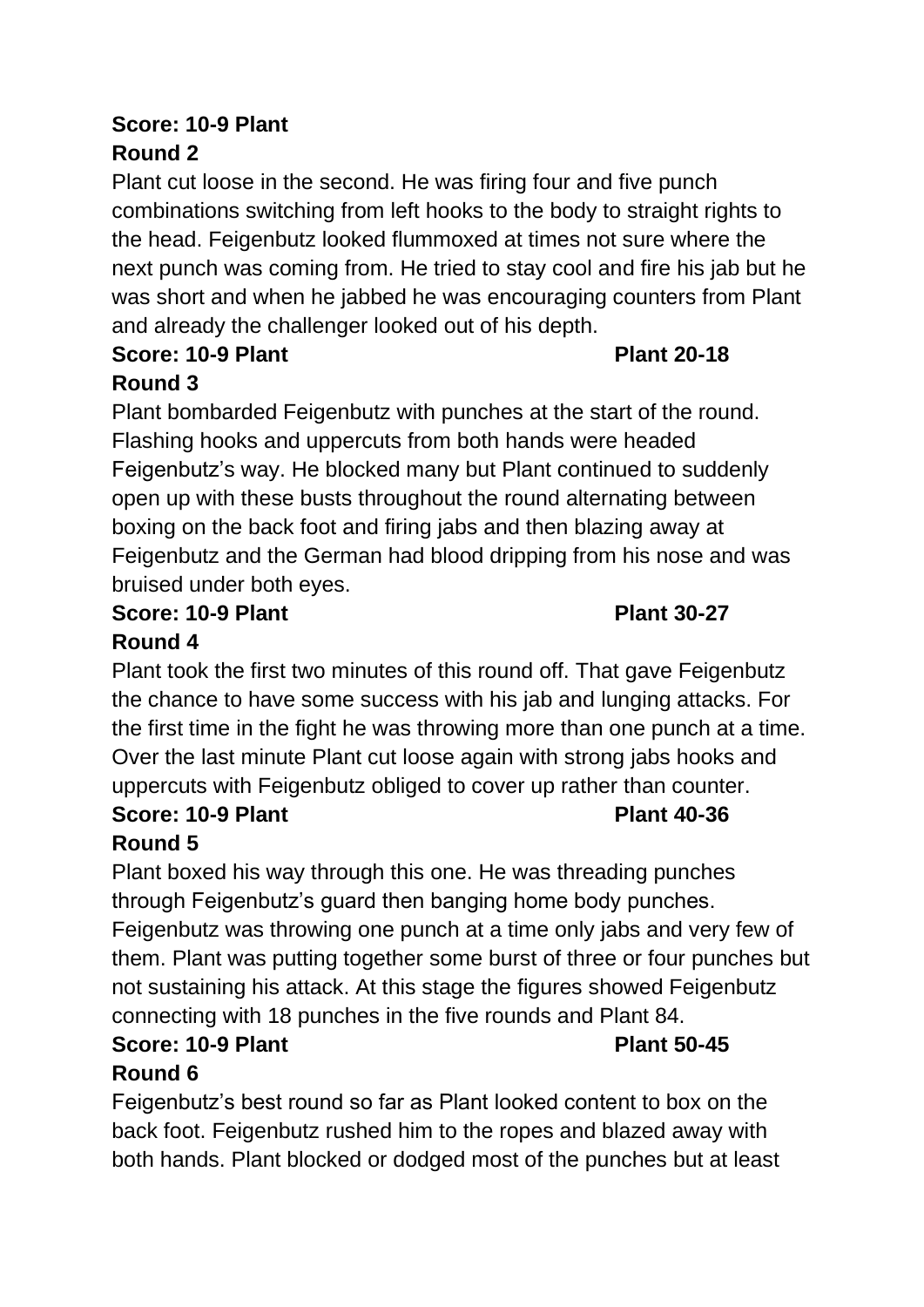Feigenbutz was throwing them. The hand speed of Plant came into play and he was a sending thudding jabs into Feigenbutz's face and although Feigenbutz was too slow with his own punches it was his most active round in the fight.

# **Score: 10-9 Plant Plant 60-54**

# **Round 7**

Plant was on the back foot again letting Feigenbutz come forward and ramming his jab into the German's face. Initially Feigenbutz tried to fire back. Plant's was occasional exploding with hooks and uppercuts before going on the defensive again. Feigenbutz was just too slow and predictable to pose a threat.

## **Score: 10-9 Plant Plant 70-63**

# **Round 8**

The swelling beneath Feigenbutz's eyes had worsened and stabbing jabs fro Plant in this round did not help. Plant was quick enough to slot his jabs home with Feigenbutz too slow to block them. Periodically Plant would fire a flurry of punches and then dial it down again and go back to the jab.

## **Score: 10-9 Plant Plant 80-72 Round 9**

Plant was out to take care of business in this one. He had Feigenbutz stumbling under a blizzard of punches of all types and from all angles. To his credit Feigenbutz rode out the storm and regrouped and came forward. Periodically throughout the round Plant would burst into life again on one occasion putting together a sequence of seven successive left hooks and uppercuts but a gutsy Feigenbutz with his right eye almost closed was still there and trying to stay in the fight at the bell. **Score: 10-9 Plant Plant 90-81**

## **Round 10**

Plant attacked ferociously ramming home punch after punch. He was snapping Feigenbutz's head back with jabs and uppercuts. Again Feigenbutz refused to crumble and tried to punch with Plant but was overwhelmed and soaking up too much punishment and the referee stopped the fight.

Second defence of the IBF title for Plant and the first pro fight in front of his home fans. The 27-year-old "Sweethands" showed flair and power in his twelfth inside the distance victory. His best wins have been a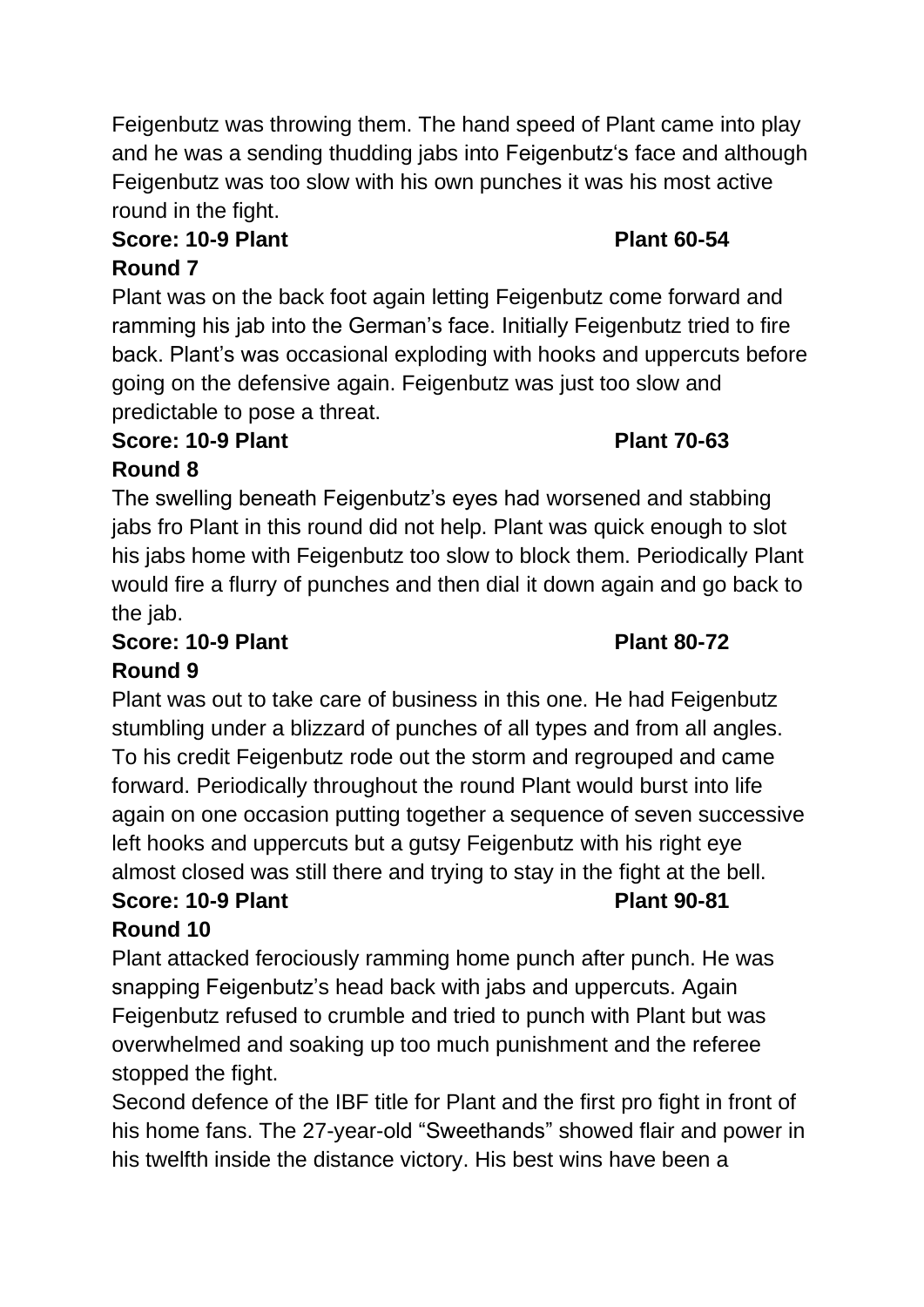decision over Jose Uzcategui to win the title and a stoppage of Mike Lee in his first defence. WBC champion David Benavidez has been calling out Plant and that unification fight would be a big test for the IBF champion. He is in a relaxed situation as the first two spots in the IBF rating are vacant and somehow Feigenbutz had climbed to No 3 so no pressure to make a mandatory defence. Feigenbutz, a former interim WBA champion, has been skilfully steered to an impressive record but his limitations were fully exposed here. He has a top team behind him and will be rebuilt and probably fight for a title again next year.

#### **Ramos vs. Perrella**

Ramos snatches a very dramatic late victory over Perrella. Not often you see a fighter wearing a "tuxedo"; collar and tie into the ring for a fight but Perrella looked very stylish. The Floridian southpaw controlled this fight from the start. With his much longer reach he was able to paste Ramos with jabs on the outside and catch Ramos with counter left hooks as Ramos tried to work his way inside. Perrella was much quicker around the ring and Ramos was having to overreach with his punches and paying for it with those lefts from Perrella. In the third Perrella took Ramos to the ropes and worked him over and had won all three rounds before staggering Ramos with a left in the fourth. Ramos landed his best punch so far in the shape of a right to the head in the same round and both fighters were showing signs of wear around the eyes. The flatfooted Ramos just kept padding forward focusing on body punches to slow Perrella and by the seventh that seemed to be working. Perrella was still landing more but he was under more pressure as he struggled to keep Ramos out. By the eighth Perrella's work rate had dropped and there was no snap in his punches. Perrella rallied briefly in the ninth but was under pressure all the way. After nine rounds Perrella was ahead 88-83 on two cards and 87-84 on the third so just had to survive the last three minutes and he came within one second of doing that. He was keeping Ramos out with the jab and finding gaps for counters when with just over thirty seconds to go he was dropped by a fierce right uppercut and landed half out under the bottom rope. He climbed to his feet with the count at five. The referee had a hard look at him and made him walk to the side and back and then let the fight continue. Ramos took Perrella to the ropes and landed a right that had Perrella staggering along the ropes and down heavily. Again he was up at five but this time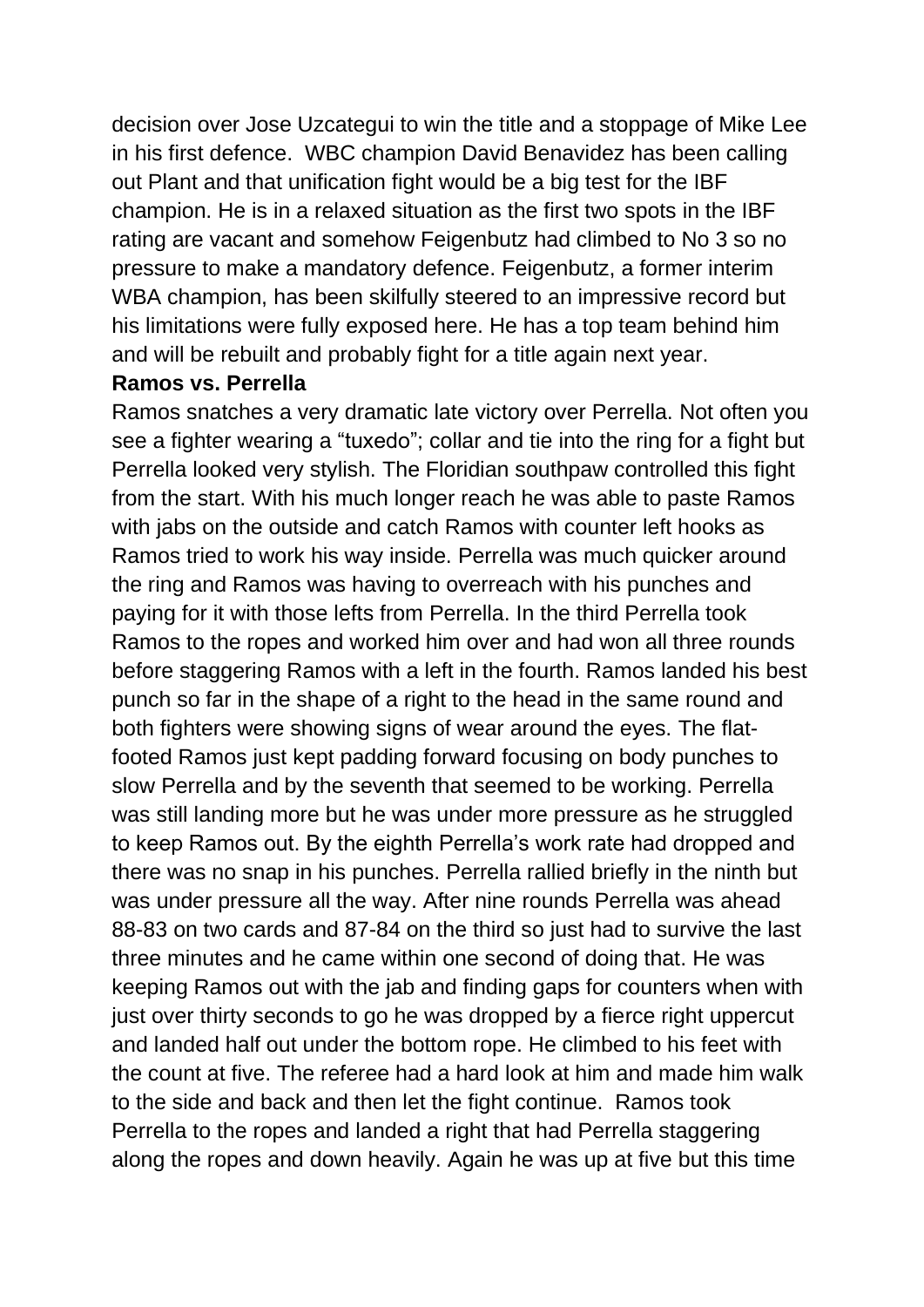as he obeyed the referee's instruction to take a few paces there was a distinct stutter in his step and the referee stopped the fight. Perrella's team screamed in anger as there was only one second left in the round but it was a good call. Huge win for Ramos whose three losses have come against Regis Prograis, Ivan Baranchyk and on a majority decision against Jamal James. He had won his last seven fights so will be hoping to ride this win to some good paydays. Perrella has lost important fights to Yordenis Ugas and Luis Collazo but was coming off a stoppage victory over 22-2-1 Dominique Dolton in July. A crushing blow losing this one when he was so close to victory.

#### **Magdaleno vs. Dulay**

Magdaleno returns to action and gets a unanimous decision over local fighter Dulay. An even first round saw the pattern set of the taller Dulay working with his right jab and Magdaleno getting close firing hooks to the body. Dulay took the second round. They both scored well Dulay with his jab and straight right and Magdaleno to the body. Dulay took the round with a fierce attack before the bell. Magdaleno picked up the pace in the third but was given a warning for a low punch. He was putting his punches together in the fourth and outscored Dulay to bring them level. Magdaleno was hustling and bustling Dulay in the fifth raking Dulay to the body with hooks but was given another warning for going low before taking the sixth by attacking relentlessly. In the seventh despite Dulay having the longer reach, Magdaleno was out-jabbing him and connected with a blistering left to the body that sent Dulay back and down in pain. He knelt until the count reached seven and was up at eight. Magdaleno chased Dulay looking to land a decisive punch but instead landed a very low right hook and was deducted a point turning a 10-8 round for him into a 9-8 round for Dulay. Magdaleno continued to outscore Dulay over the eighth and ninth and in the tenth he connected with a stream of straight lefts before they finished bombarding each other with punches. Scores 96-92 twice and 97-91 for Magdaleno. First fight for Magdaleno since his seventh round kayo loss to Teo Lopez in February last year. The inactivity has cost him any spot in the rankings and to get within a sniff of a title fight he will need to takes some risks as at 33 time is not his friend. Home city fighter Dulay, 24, lost this one when he stopped using his jab and went on the back foot. At 24 he can learn from this and rise again.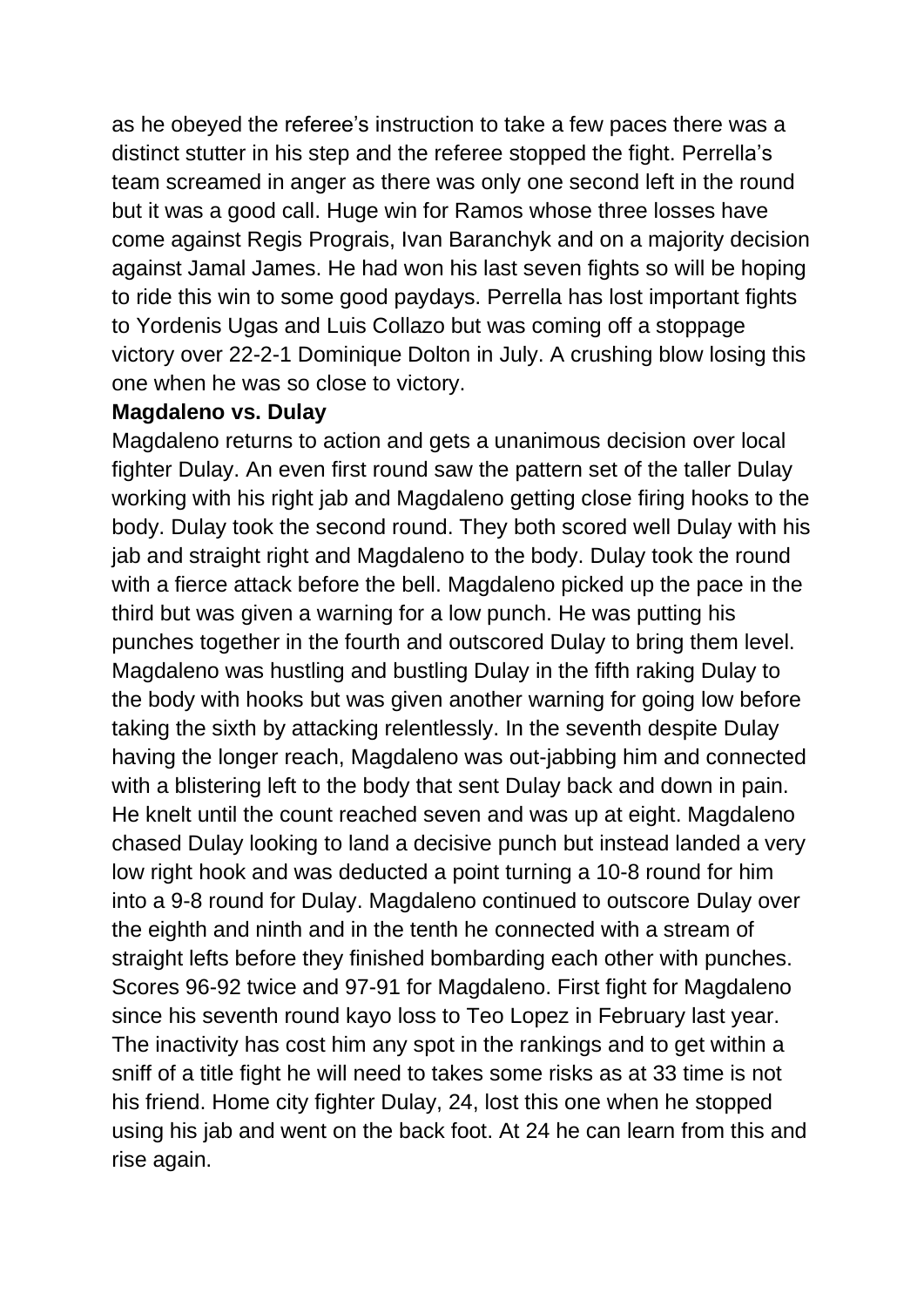## **Warren vs. Mendoza**

Warren eases his way back into action with a win over a passable opponent in Mendoza. Southpaw Warren was streets ahead of Mendoza in speed and skill and breezed his way through this one with the active rounds more important that going for a quick finish. Scores 99- 91 twice and 100-90 for the former WBA and IBO bantamweight champion and the USA's only three-time Olympian boxer. First fight for Warren after losing to Nordine Oubaali for the vacant WBC title in January last year and he is still No 6 in the WBA ratings. Mexican Mendoza gave Warren the work he needed without being a threat.

#### **Borrego vs. Carniero**

Mexican southpaw Borrego has too much power for Brazilian Carniero. After taking the first two rounds a sustained barrage of punches from Borrego in the third had Carniero hurt and floundering and the referee stopped the fight. After a 1-2 spell Borrego has now won his last three contests. Fellow southpaw Carniero suffers his tenth KO/TKO loss.

### **Lawson vs. Castro**

"Lethal "Lawson floors Castro twice for first round blow out. He put Castro down with almost the first punch he threw. Castro made it to his feet but was put down again and the fight was done and dusted in 36 seconds. Sixth win by KO/TKO for the 20-year-old from Flint, Michigan. A former National Golden Gloves champion the 6'5" Lawson is part of a boxing family. Andre and Anthony Dirrell are first cousin, his grandfather Leon trained both Dirrells and his father Leon Jr. also helped train the Dirrells. Leon Jr is best known for climbing in the ring and punching Jose Uzcategui in 2017 after the Venezuelan had been disqualified for a low punch against Andre Dirrell. A 6'5" super welterweight-you don't get many of them so one to watch. Nine losses in his last ten fights for Castro.

**Fight of the week** (Significance): Caleb Plant vs. Vincent Feigenbutz with Plant's win hopefully leading to a unification fight with David **Benavidez** 

**Fight of the week** (Entertainment); Diego Magdaleno vs. Austin Dulay provided plenty of action

**Fighter of the week**: Ryan Garcia's one-punch finish of Francisco Fonseca was the best performance of the week